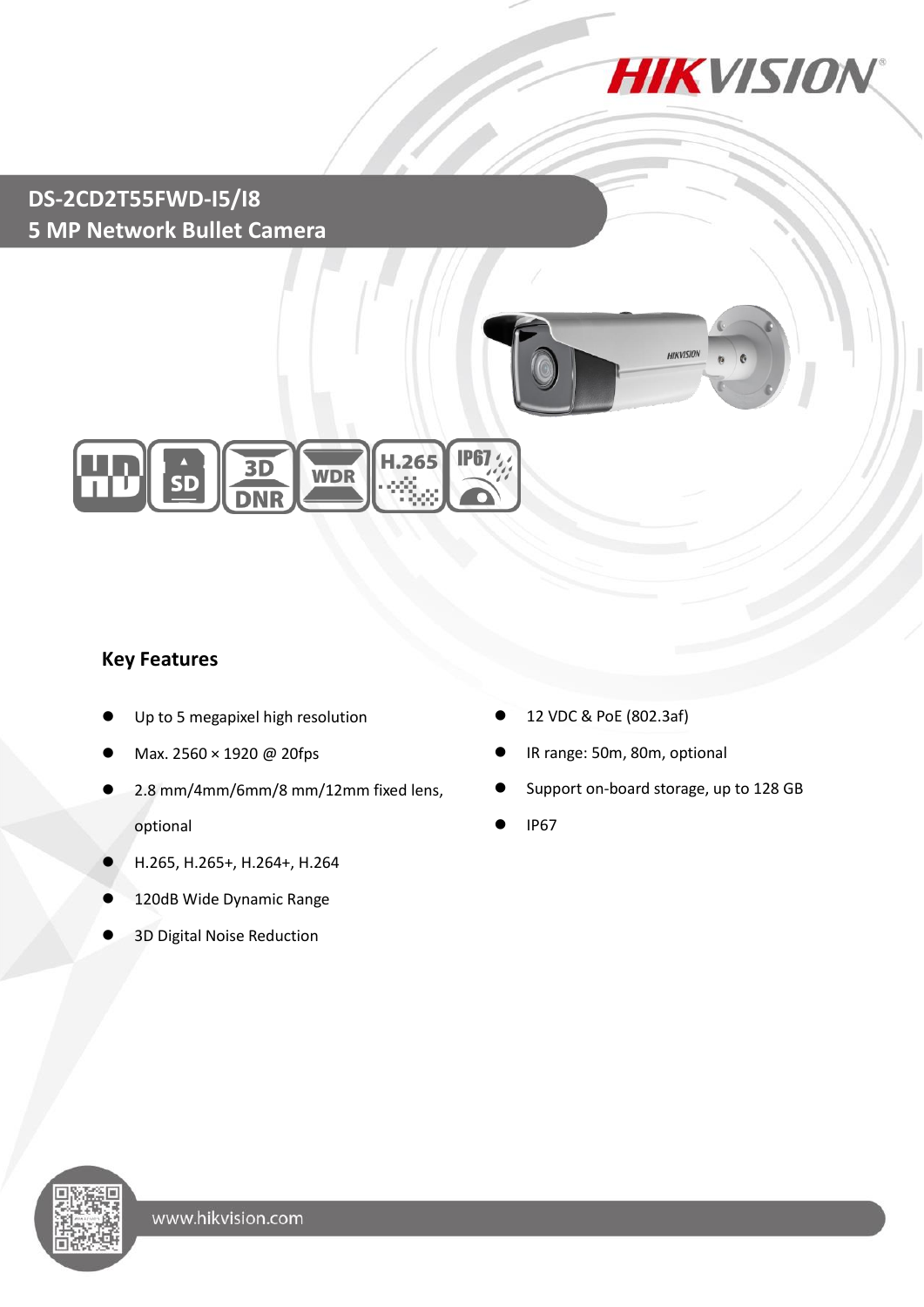

## **Specification**

Y

| Camera                      |                                                                                                                                                                                                      |  |
|-----------------------------|------------------------------------------------------------------------------------------------------------------------------------------------------------------------------------------------------|--|
| Image Sensor                | 1/2.9" Progressive Scan CMOS                                                                                                                                                                         |  |
| Min. Illumination           | Color: 0.01 lux @(F1.2, AGC ON), 0 lux with IR                                                                                                                                                       |  |
| Shutter Speed               | 1/3 s to 1/100,000 s                                                                                                                                                                                 |  |
| Slow Shutter                | Support                                                                                                                                                                                              |  |
| Lens                        | 2.8 mm, horizontal field of view: 81°<br>4 mm, horizontal field of view: 63.5°<br>6 mm, horizontal field of view: 50°<br>8 mm, horizontal field of view: 33°<br>12 mm, horizontal field of view: 16° |  |
| Lens Mount                  | M12                                                                                                                                                                                                  |  |
| Iris                        | F2.0                                                                                                                                                                                                 |  |
| Day & Night                 | IR cut filter                                                                                                                                                                                        |  |
| <b>DNR</b>                  | 3D DNR                                                                                                                                                                                               |  |
| Wide Dynamic Range          | 120dB                                                                                                                                                                                                |  |
| 3-Axis Adjustment           | Pan: 0° to 360°, tilt: 0° to 100°, rotate: 0° to 360°                                                                                                                                                |  |
| <b>Compression Standard</b> |                                                                                                                                                                                                      |  |
| Video Compression           | Main stream: H.265/H.264<br>Sub stream: H.265/H.264/MJPEG<br>Third stream: H.265/H.264                                                                                                               |  |
| <b>H.264 Type</b>           | Main Profile/High Profile                                                                                                                                                                            |  |
| $H.264+$                    | Support                                                                                                                                                                                              |  |
| H.265 Type                  | Main Profile                                                                                                                                                                                         |  |
| $H.265+$                    | Support                                                                                                                                                                                              |  |
| Video Bit Rate              | 32 Kbps to 16 Mbps                                                                                                                                                                                   |  |
| <b>Image</b>                |                                                                                                                                                                                                      |  |
| Max. Resolution             | $2560 \times 1920$                                                                                                                                                                                   |  |
| Main Stream                 | 50Hz: 20 fps (2560 × 1920), 25 fps (2560 × 1440, 2048 × 1536, 1920 × 1080, 1280 ×720)<br>60Hz: 20 fps (2560 × 1920), 30 fps (2560 × 1440, 2048 × 1536, 1920 × 1080, 1280 ×720)                       |  |
| Sub Stream                  | 50Hz: 25fps (640 $\times$ 360, 352 $\times$ 288)<br>60Hz: 30fps (640 $\times$ 360, 352 $\times$ 240)                                                                                                 |  |
| <b>Third Stream</b>         | 50Hz: 25fps (1280 ×720, 640 × 360, 352 × 288)<br>60Hz: 30fps (1280 × 720, 640 × 360, 352 × 240)                                                                                                      |  |
| Image Enhancement           | BLC/3D DNR                                                                                                                                                                                           |  |
| <b>Image Settings</b>       | Support rotate mode. Brightness, contrast, saturation, and sharpness are adjustable via web<br>browser and client software                                                                           |  |
| ROI (Region of Interest)    | Support 1 fixed region for mainstream and sub stream separately                                                                                                                                      |  |
| Day/Night Switch            | Auto/Scheduled                                                                                                                                                                                       |  |
| <b>Network</b>              |                                                                                                                                                                                                      |  |
| Network Storage             | Support microSD/SDHC/SDXC card (128G) local storage, NAS (NFS, SMB/CIFS), ANR                                                                                                                        |  |
| Alarm Trigger               | Motion Detection, Tampering Alarm, Network Disconnected, IP Address Conflict, Illegal Login,<br>HDD full, HDD error                                                                                  |  |
| Protocols                   | TCP/IP, UDP, ICMP, HTTP, HTTPS, FTP, DHCP, DNS, DDNS, RTP, RTSP, RTCP, PPPoE, NTP, UPnP,<br>SMTP, SNMP, IGMP, 802.1X, QoS, IPv6                                                                      |  |
| Standard                    | ONVIF (PROFILE S, PROFILE G), PSIA, CGI, ISAPI                                                                                                                                                       |  |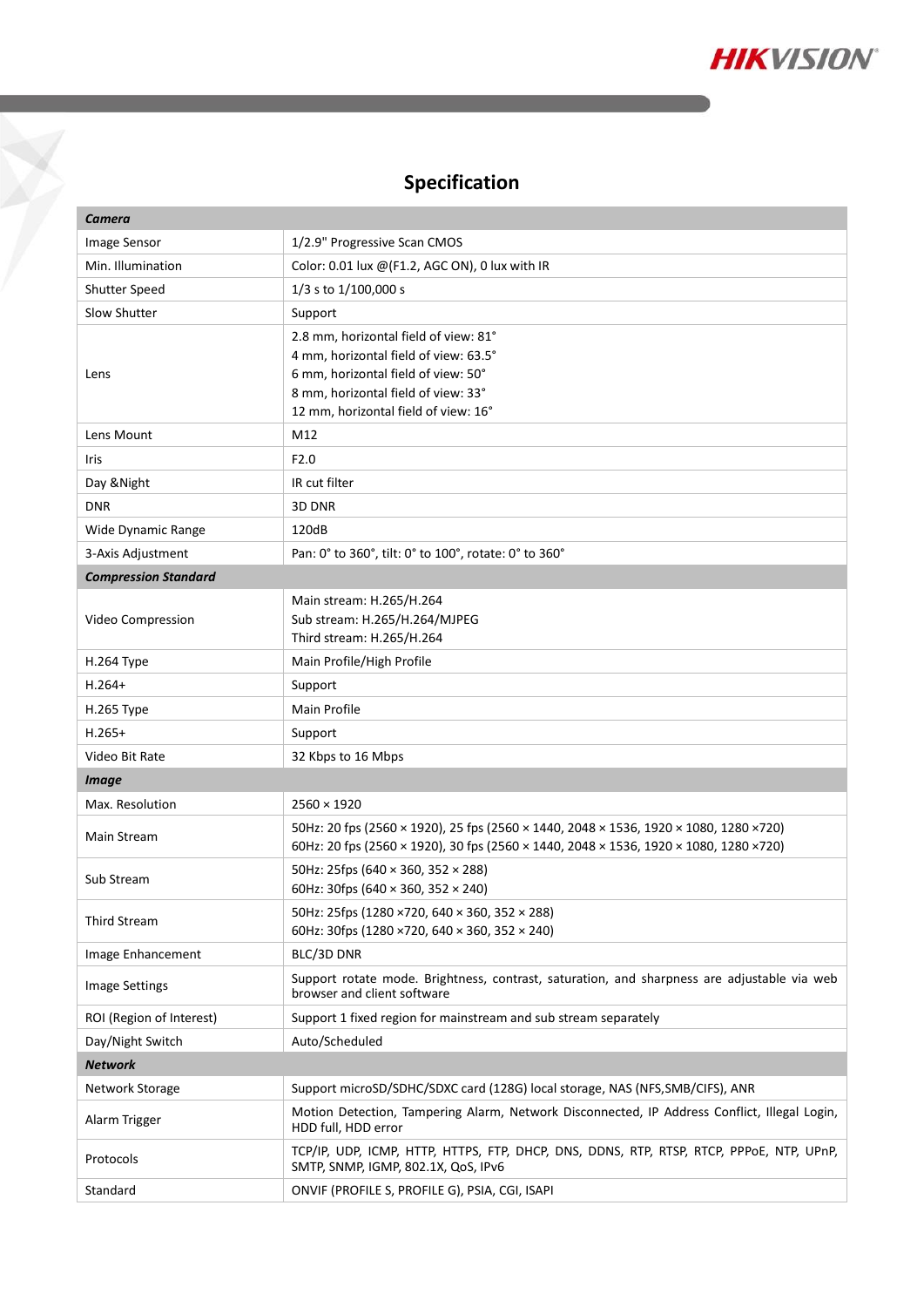

| <b>General Function</b>         | One-key Reset, Anti-Flicker, Heartbeat, Mirror, Password Protection, Privacy Mask, Watermark,<br><b>IP Address Filter</b>                  |  |
|---------------------------------|--------------------------------------------------------------------------------------------------------------------------------------------|--|
| <b>Interface</b>                |                                                                                                                                            |  |
| <b>Communication Interface</b>  | 1 RJ45 10M/100M self-adaptive Ethernet port                                                                                                |  |
| On-board Storage                | Built-in microSD/SDHC/SDXC slot, up to 128 GB                                                                                              |  |
| <b>Smart Feature-set</b>        |                                                                                                                                            |  |
| <b>Behavior Analysis</b>        | Line crossing detection, intrusion detection, unattended baggage detection, object removal<br>detection                                    |  |
| Line Crossing Detection         | Cross a pre-defined virtual line, up to 1 pre-defined virtual lines supported                                                              |  |
| <b>Intrusion Detection</b>      | Enter and loiter in a pre-defined virtual region, up to 1 pre-defined virtual regions supported                                            |  |
| <b>Object Removal Detection</b> | Objects removed from the pre-defined region, such as the exhibits on display.                                                              |  |
| Unattended Baggage Detection    | Objects left over in the pre-defined region such as the baggage, purse, dangerous materials                                                |  |
| <b>Face Detection</b>           | Human face appears in the image can be detected and trigger linkage method                                                                 |  |
| <b>General</b>                  |                                                                                                                                            |  |
| <b>Operating Conditions</b>     | -30 °C to +60 °C (-22 °F to +140 °F), Humidity 95% or less (non-condensing)                                                                |  |
| Power Supply                    | 12 VDC ± 25%, PoE(802.3af 42.5 - 57V, class 3)                                                                                             |  |
| Power Consumption               | -15: 12 VDC ± 25%, 7 W; PoE, 9 W<br>-18: 12 VDC ± 25%, 10 W; PoE, 12.5 W                                                                   |  |
| IR Range                        | -15: up to 50 m<br>-18: up to 80 m                                                                                                         |  |
| <b>Protection Level</b>         | <b>IP67</b>                                                                                                                                |  |
| <b>Dimensions</b>               | Camera: $\Phi$ 104.8 × 299.7 mm ( $\Phi$ 4.13" × 11.8")<br>Package: $386 \times 156 \times 155$ mm ( $15.2'' \times 6.14'' \times 6.1''$ ) |  |
| Weight                          | 1200 g (2.65 lb.)                                                                                                                          |  |
|                                 |                                                                                                                                            |  |

### **Available Models**

DS-2CD2T55FWD-I5(2.8 mm), DS-2CD2T55FWD-I5(4 mm), DS-2CD2T55FWD-I5(6 mm), DS-2CD2T55FWD-I5(8 mm),

DS-2CD2T55FWD-I5(12 mm)

DS-2CD2T55FWD-I8(2.8 mm), DS-2CD2T55FWD-I8(4 mm), DS-2CD2T55FWD-I8(6 mm), DS-2CD2T55FWD-I8(8 mm), DS-2CD2T55FWD-I8(12 mm)